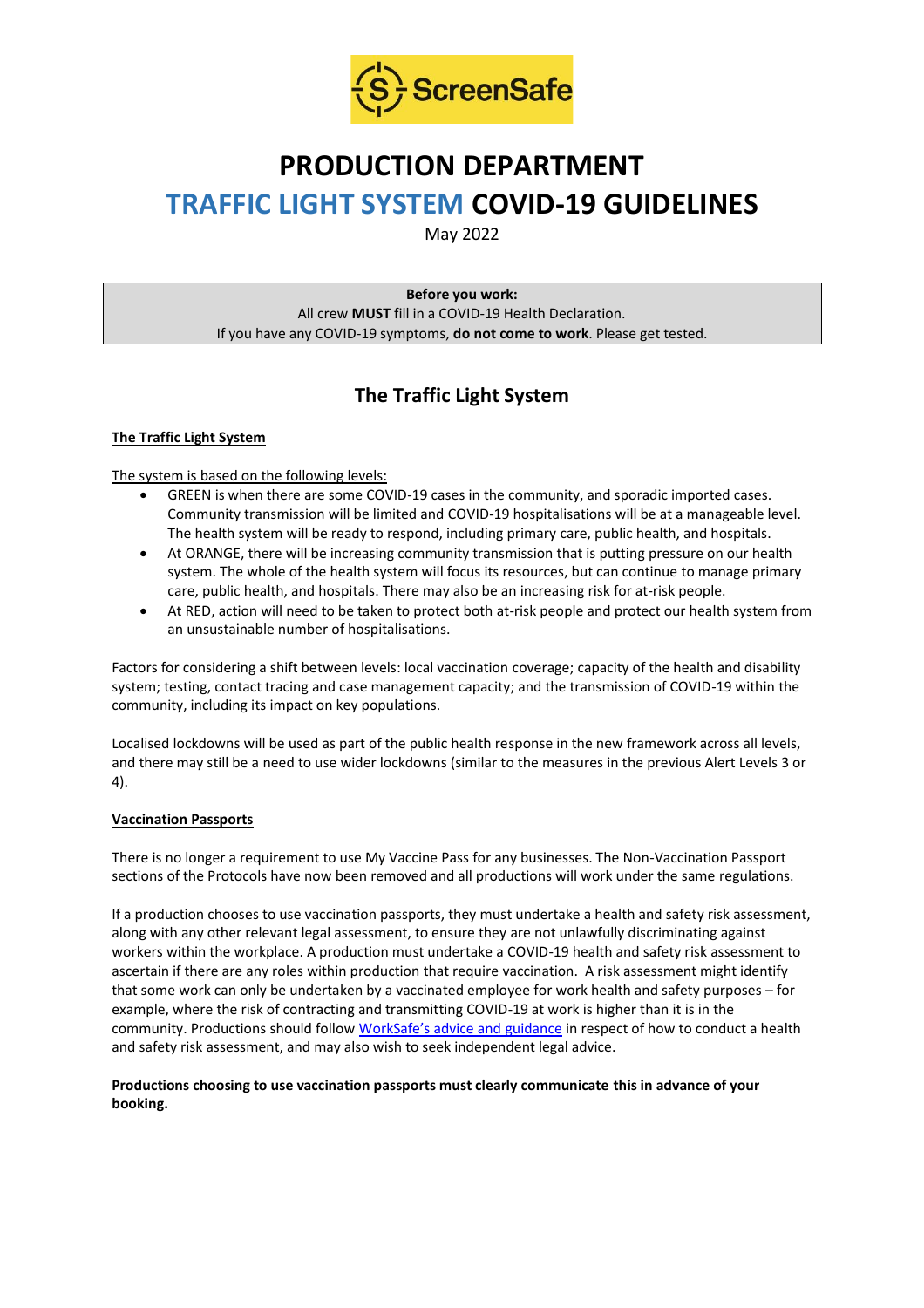|                                         | <b>RED</b>                    | <b>ORANGE</b>                | <b>GREEN</b>               |
|-----------------------------------------|-------------------------------|------------------------------|----------------------------|
| Expected                                | All scale productions,        | All scale productions,       | No restrictions on         |
| productions                             | provided they can work        | provided they can work       | production.                |
|                                         | with minimum 1m physical      | with a recommended 1m        |                            |
|                                         | distancing requirements       | physical distancing          |                            |
|                                         | and strict guidelines in      | requirement and              |                            |
|                                         | regards to Close Proximity    | appropriate guidelines in    |                            |
|                                         | work.                         | regards to Close Proximity   |                            |
|                                         |                               | work.                        |                            |
| Crew                                    | Crew to work from home        | Production should facilitate | No restrictions.           |
|                                         | where possible.               | crew working from home if    |                            |
|                                         |                               | appropriate.                 |                            |
|                                         | Day players, casuals and      |                              |                            |
|                                         | extras need stringent         |                              |                            |
|                                         | screening.                    |                              |                            |
| Physical                                | Minimum 1m                    | Recommended 1m               | No restrictions.           |
| Distancing                              |                               |                              |                            |
| Personal                                | Face coverings are strongly   | Face coverings are strongly  | PPE must be available for  |
| Protective                              | recommended.                  | recommended.                 | those who wish to (or who  |
| Equipment                               |                               |                              | are requested to) use it.  |
|                                         | Face coverings mandatory      | Face coverings are           |                            |
|                                         | on flights, public transport, | mandatory on flights,        | Face coverings are         |
|                                         | taxis, retail, public venues, | public transport, taxis,     | mandatory on flights.      |
|                                         | recommended whenever          | retail and public venues.    |                            |
|                                         | leaving the house.            |                              |                            |
| <b>Close Proximity</b>                  | Close Proximity work can      | Close Proximity work can     | No restrictions.           |
| <b>Work</b>                             | be undertaken with strict     | be undertaken with           |                            |
|                                         | PPE & hygiene measures in     | appropriate and agreed       | Vigorous hygiene standards |
| Make Up<br>$\qquad \qquad \blacksquare$ | place.                        | PPE & hygiene measures in    | to be maintained.          |
| Costume                                 |                               | place.                       |                            |
| <b>Stunts</b>                           | Please refer to the Close     |                              | Crew may be asked to wear  |
| <b>Close Actor</b>                      | Proximity guidelines.         | Please refer to the Close    | PPE.                       |
| Interaction                             |                               | Proximity guidelines.        |                            |
| Surveillance                            | Surveillance testing is       | Surveillance testing should  | Some productions may       |
| <b>Testing</b>                          | highly recommended.           | be considered.               | wish to utilise regular    |
|                                         |                               |                              | surveillance testing.      |
| Food / Catering                         | Contactless service only.     | Contactless service is       | General food hygiene       |
|                                         |                               | recommended.                 | standards are adhered to.  |
|                                         | Unit/Craft Services should    |                              |                            |
|                                         | be "café-style". Or           | Unit/Craft Services should   | Hand washing, sanitiser    |
|                                         | individual snack packages     | be "café-style". Or          | stations available in all  |
|                                         | can be prepared and           | individual snack packages    | eating areas.              |
|                                         | handed out.                   | can be prepared and          |                            |
|                                         |                               | handed out.                  |                            |

# **QUICK GUIDE TO THE TRAFFIC LIGHT LEVELS**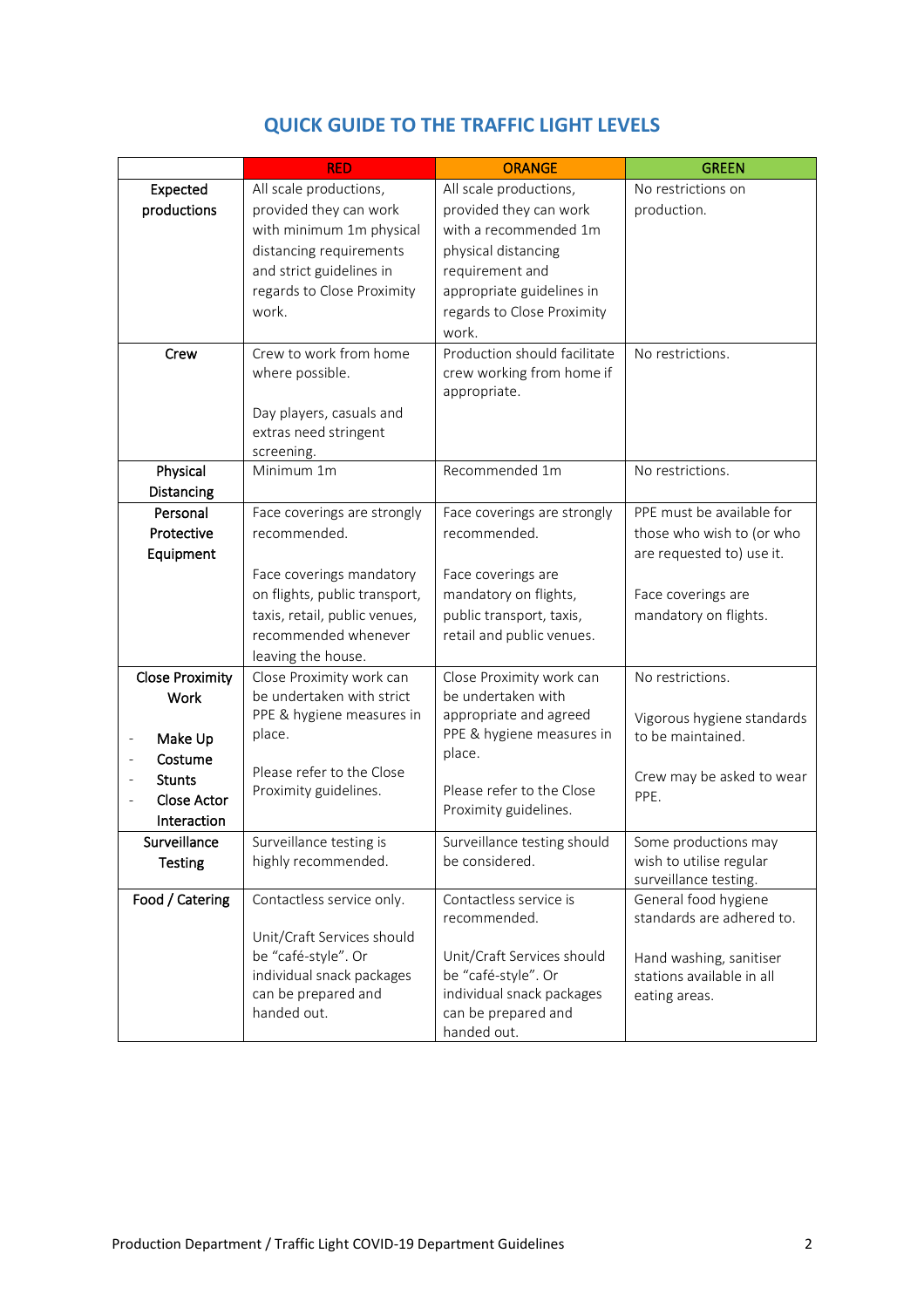# **DEPARTMENT SPECIFIC GUIDANCE – PRODUCTION DEPARTMENT**

**Production crew must be aware of and trained to work under the specific Traffic Light settings prior to commencing work, including the correct use of PPE and physical distancing requirements.**

**The below is a guide only and should be applied appropriate to the relevant regional Traffic Light Setting. The higher the Traffic Light level, the stricter adherence. Please consult with your H&S officer if you have any questions or concerns.**

#### **Introduction to Department undertakings:**

- Pre-Production tasks remote
- Pre-Production tasks on site / in production office
- Liaising with Casting department
- Scheduling and budgeting
- Equipment and crew bookings
- Crew and cast interactions / communications
- Management and coordination of project
- Management and coordination of crew and cast
- Distribution of scripts, schedules, daily production paperwork
- Organisation of gear required for shoot, including pick-ups & drop-off
- Liaising with post-production departments

#### **Department Bubbles:**

- Off Set Production bubble (remote preparation)
- Off Set Production bubble (in production office preparation)
- On Set Production Department bubble (Unit/Tech base only)
- On Set Production Department bubble (Unit/Tech base AND on Set)
- On Set Department HOD/Department Liaison bubble
- Off Set Post-Production bubble

#### **Contact Tracing:**

- Productions are encouraged to have contact tracing of some sort in place to prevent a wider production outbreak, but it is no longer a Government requirement.
- All crew or approved site visitors must sign a COVID-19 Declaration before starting work or visiting a work site
- If using vaccination passports, production to ensure anyone entering a controlled worksite has a valid and current vaccination passport.
- All entry and exit points should be controlled and monitored.
- All workers should keep a log of non-worksite locations (i.e. stores, etc.) and interactions (meeting suppliers, location owners, etc.) they have during working hours.
- All workers are recommended to keep note of their interactions outside of work hours (whilst on a job).

#### **Personal Hygiene Requirements and Measures**

- Any worker who feels unwell must not come to work, if unwell at work they must go home.
- If a worker displays any of the symptoms of COVID-19, please call Healthline immediately (0800 358 5453) or your doctor. Production and the Health & Safety Departments must also be notified. And all close contact workers to be identified.
- If a person or persons are confirmed or probable cases of COVID-19, site closure(s) should be considered. This decision should be made on the advice of a public health officials based on information on the extent of the exposure.
- Please wash/sanitise your hands upon arrival at a work site.
- A strict personal hygiene & hand washing/sanitising regime must be observed in line with the ScreenSafe and Ministry of Health guidelines.
- Personal work stations to be cleaned/sanitised each day.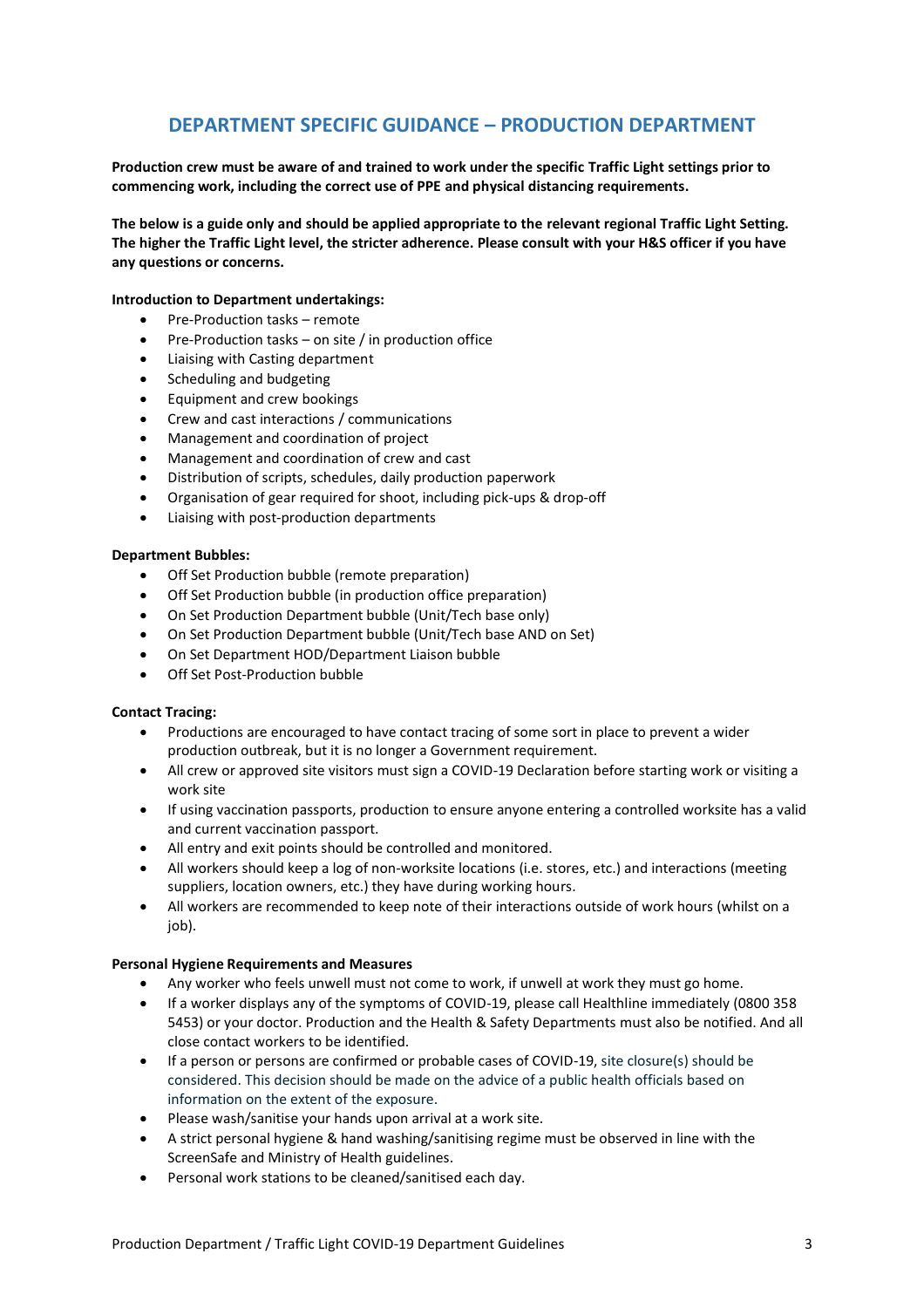- In accordance with Ministry of Health guidelines, PPE (gloves and masks) should be available.
- Within all Traffic Light Settings, face coverings are strongly recommended. And it would be expected that most productions will require them as part of their H&S plan.
- If you choose to wear PPE, the type is up to you and should be based on the level of risk for your business or service, the working proximity, the physical work area, and the length of time people are together.
- Work should only be completed within one metre if it can't otherwise be achieved. The time spent in Close Proximity needs to be kept to a minimum.

## **Work Space Hygiene**

#### **On and off set**

- Hand sanitising stations and PPE (gloves, masks) should be readily available at production office/location and outside of communal facilities (ie. Portaloos).
- Laptop/screen/equipment cleaning products should be readily available at production office/location.
- Production equipment to be used only by one person as much as possible (i.e. laptops, printers, scanners, stationery, etc.).
- Common work surfaces in production offices to be cleaned regularly (i.e. door handles, shared photocopiers, taps, light switches, etc.).
- Regular cleaning of computer terminals and phones.
- A cleaning record should be kept.
- Sanitise surfaces & mop floors at the end of each day where required.
- Rooms should be well ventilated / windows opened to allow fresh air circulation.
- Air conditioning should be run on fresh air setting, not on recirculate.
- Stairs should be used in preference to lifts.
- No visitors to site. Only workers involved in the project to enter any locations or work sites.
- Designate a specific delivery spot for each site. Unless impracticable, all deliveries should be to the gate/door of the site only.

#### **Studios and Larger Work Sites**

- If in a studio or other large working facility, discuss the need for bubble/work zone separation within the worksite, and the possibility of separate entry/exit points for departments. Please discuss with studio owner, facilities manager and/or H&S Officer.
- Make sure each allocated work zone has enough room to adhere to physical distancing guidelines.
- No visitors to site. Only workers involved in the project to enter any locations or work sites. Appropriate security measures to be put into place.
- Designate a specific delivery spot for each site. Unless impracticable, all deliveries should be to the gate/main door of the site only.

#### **Kitchen & Catering**

- Stagger lunch where possible and apply physical distancing measures.
- Depending on the current level, consider no open snacks, fruit or shared food.
- Consider lunch box style lunches to be prepared, or where appropriate, subsidy for workers who are required to bring own lunch.
- All communal cutlery & crockery must be sterilised in dishwasher. Compostable cutlery & crockery to be used if sterilisation is not possible.
- Communal kitchen items to be sanitised before & after use.

#### **Toilets, Showers & Drying Rooms**

- Physical distancing rules also apply to the use of shared facilities, including toilets, shower and drying rooms.
- Sanitising stations on location available outside of communal facilities (i.e. portaloos).
- If numbers require then add additional toilet facilities, i.e. portaloos
- Hygiene posters and signage should be clearly visible in shared spaces like kitchens, toilets, entrances and exits, etc.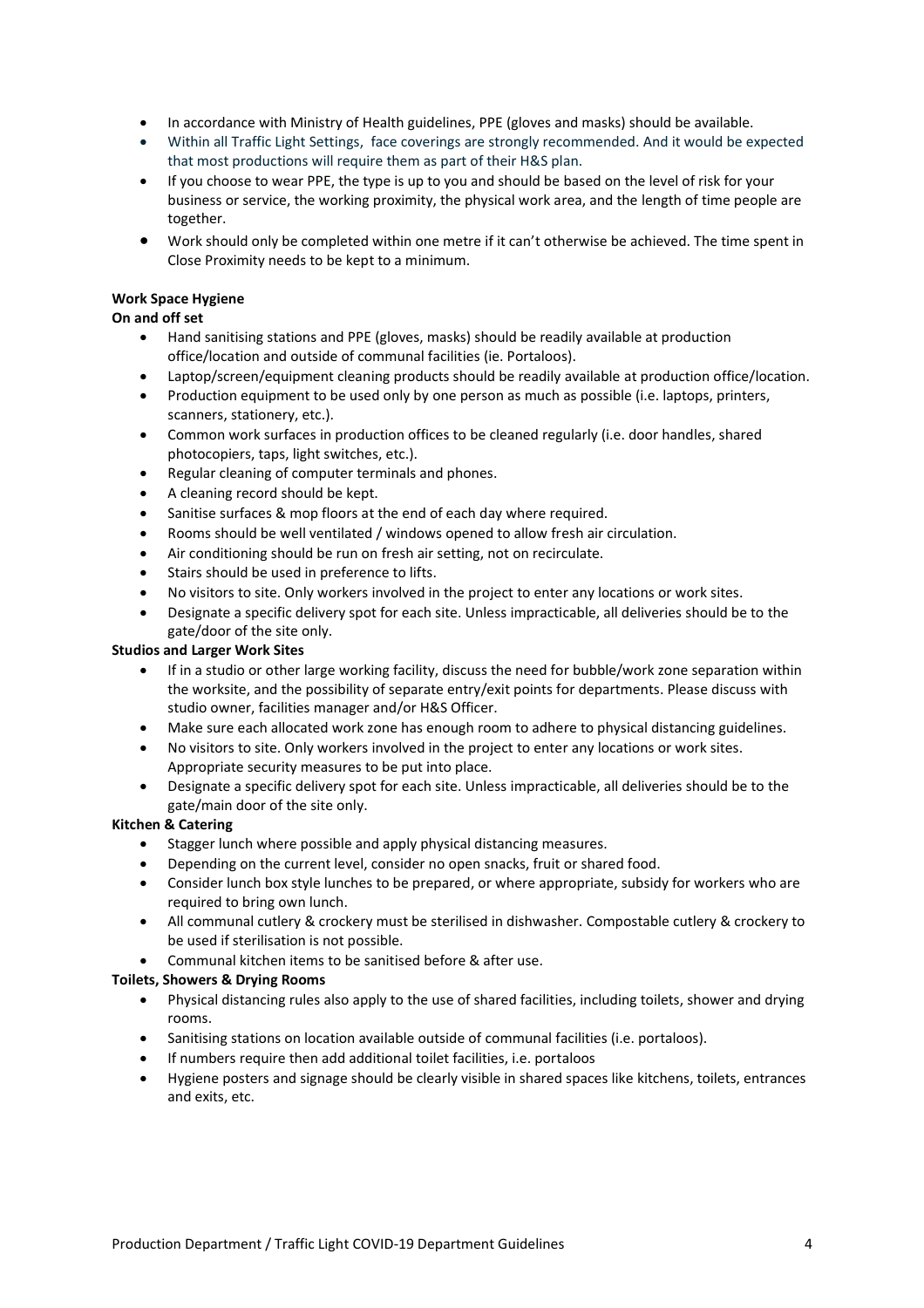# **Interaction with Other Departments, Suppliers, Cast & Extras**

#### **Meetings**

- Production or inter-departmental meetings to be carried out with physical distancing appropriate to the current Traffic Light level. If possible, particularly if in a confined space, a 10 person limit is recommended. Use of a face covering is strongly recommended.
- PPE should be available for essential inter-departmental meetings.
- Reduce physical interaction with other departments as far as reasonably practicable.
- Interactions with other crew, cast and public must be as per physical distancing protocols.
- Where practicable, Production to have a nominated inter-departmental liaison worker to limit contact between departmental bubbles.
- Main Unit, 2<sup>nd</sup> Unit and Splinter Unit to be treated as completely different units with limited physical interactions.
- All departmental signatures for Health and Safety or Site Registers to be collected digitally. Or if not possible, to be noted down by a designated worker.

#### **Travel**

- Ride-sharing is not recommended unless you are already in a small and regular work bubble and if physical distancing is maintained. Use of a face covering is strongly recommended.
- Crew who travel together should always be part of the same work bubble.
- No recycling air, clean air fan inlet only, open windows where possible.
- Shared vehicles should not be used outside work.

#### **Set Protocol**

- Sets should be treated as closed sets, with essential crew on set only.
- AD's, Location and H&S Departments to monitor numbers on set as well as entry/exit points.
- In the more restrictive Traffic Light levels you may need to create a zone around the camera with only one person within the zone at a time. I.e. DOP/Operator should step away from camera when adjustments needed by 1st/2nd AC or Grip/Sound (though preferably just a 1st AC would be making adjustments)
- For enclosed shooting sets, please ensure regular aeration, open windows when possible. It is recommend that crew are allowed time during the day to get fresh air.

#### **Call Sheets and Sides**

- As far as practicable, a paperless production should be the goal. I.e. no handing out of physical paperwork unless essential.
- Digital call sheets and paperwork should be used whenever practicable. If not, named paper sides, call sheets, etc. to be distributed by a designated AD or Production person, i.e. no piles of sides/call sheets to search through.
- A waste/shredding bin for used sides/call sheets at the end of the day should be available.

### **Equipment**

- Radios and earpieces should be hired with sufficient time for AD/Production team to sanitising and labelling.
- Hands to be washed/sanitised prior to and after handling radios, batteries, earpieces.
- Distribution of communal equipment (i.e. radios) and/or paperwork to be done via a separate distribution desk on location, with sanitising equipment available prior to pick up.
- Drop off or replacement of radios/batteries/accessories to be in a separate designated area isolated from clean radios. This equipment MUST be sanitised before reuse and distribution.
- No reuse of headsets/mics. New crew member, new headset/mic.
- Radios used whilst shooting (used in vehicles) should be returned to the designated area and sanitised prior to reuse.

#### **Production Runner**

- Production runner to carry PPE and sanitising equipment in their vehicle at all times for equipment pick-ups and interactions with vendors/suppliers outside of Production Bubbles.
- Production Runner must wash/sanities hands when arriving it or leaving a location/worksite/vendor.
- Use of a face covering is strongly recommended, particularly when in public spaces (shops, etc.).
- The Production Runner must keep a log of all interactions with external suppliers and locations visited.

**Cast**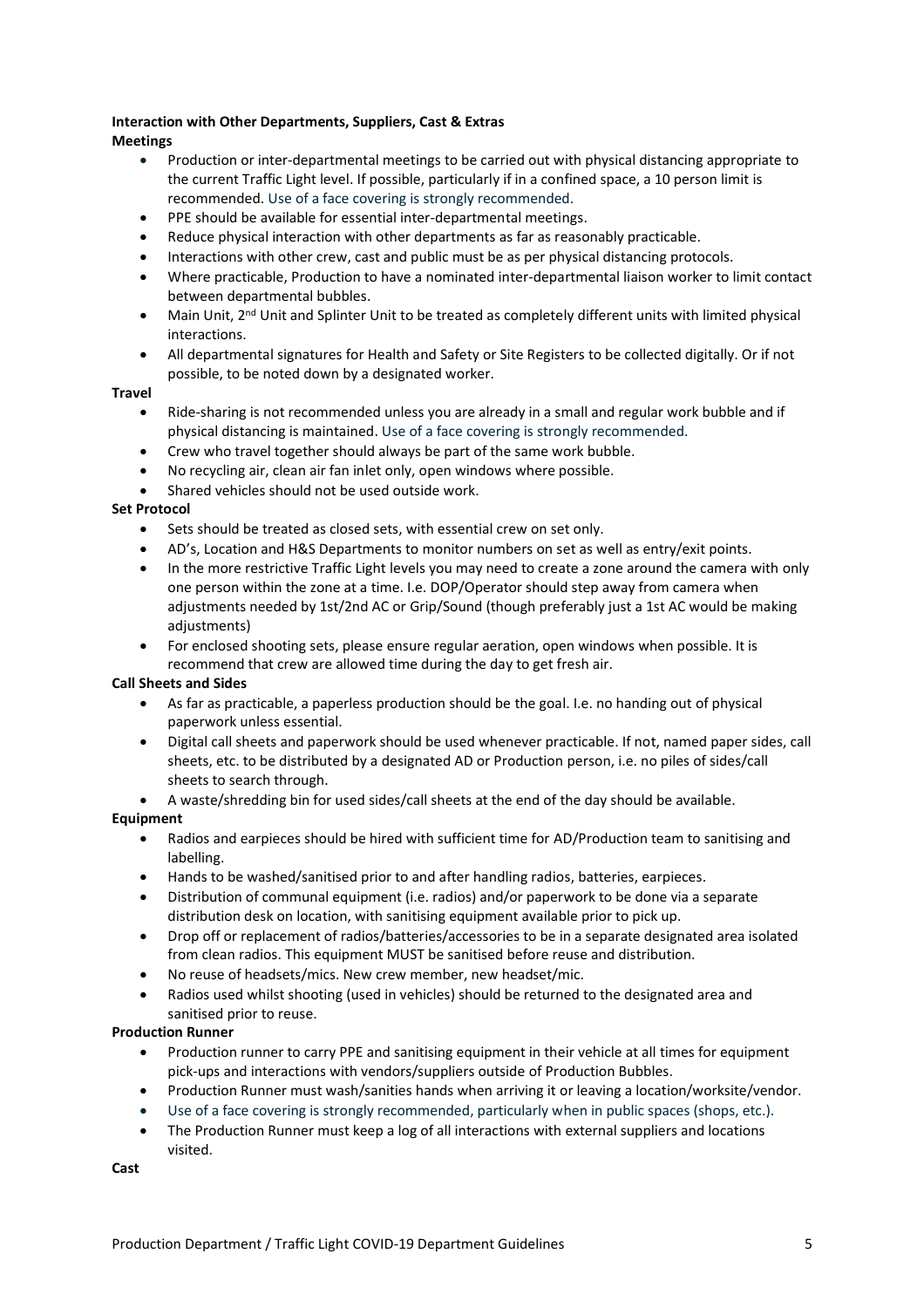- COVID-19 information to be distributed to cast prior to their arrival on set.
- All cast must fill in a COVID-19 Health Declaration prior to work.
- Face masks/coverings and PPE shall be made available to all cast.
- Cast may be asked to use a face covering whenever practicable. Some productions may require this as part of their H&S plan.
- All cast to wash/sanitise hands on arrival at location/studio
- A COVID-19 induction and health check on arrival by a competent person, i.e., registered nurse, paramedic or the safety officer.
- Whenever possible, a specific cast area must be set up with physical distancing observed.
- Whenever possible, one AD or Production person should be assigned to key cast and another AD assigned to extras/stunts/additional cast.
- Personal bags or items should be left in the cast/costume/make up area.
- Each cast member may want a water proof wet bags for their personal items to travel to set. Only 3rd AD or cast to carry this, and only cast member is to put things in & take things out.
- No phones on set, no one else to handle cast personal belongings.
- Disposable Cast water bottles are recommended. Cast to handle their own food no double handling.
- Ads/Production crew to sign in/out cast at the start and end of the working day. Contactless is preferred so you should consider using electronic systems if practicable.

#### **Close Proximity Bubbles**

*Close proximity tasks (0-1metre) introduces a higher risk and PCBU's must eliminate or minimize this increased risk by applying the appropriate control measures.* 

- Close contact scenes with less than a metre physical distance (a Close Proximity Environment) must only be done after thorough discussion and mutual agreements with producer, Cast/Agent and other affected departments (H&S, Make Up, etc.).
- *For specific guidance around intimacy scenes (kissing, etc.) please discuss well in advance with your Health & Safety Officer.*
- For some productions longer-term Close Proximity Bubbles might be created to avoid contact with other bubbles (i.e. key Cast, their Make Up Artist, Costume Standby and/or PA/Driver).
- Communication must be clear about who is in the Close Proximity Bubble.
- The Close Proximity Bubble size must be kept to minimum, ideally less than 3. No more than 10 people.
- Time spent in Close Proximity should be limited to the absolute minimum necessary time.
- While in a Close Proximity Bubble, contact with other bubbles should be kept to an absolute minimum. The crew member should also consider the extent and impact this may have on their family and social life.
- Cast's individual comfort levels must be taken into account and there must be no coercion. Consent must be gained for each and every scene of an intimate/close nature. Cast must never be required to perform intimate or close action they are not comfortable with.
- The emphasis is on transparency and communication. Performers will get scripts and information regarding the intimate/close scenes well in advance of rehearsals and shooting. They need to know the level of intimacy/physical action required in detail and the length of time expected to be in close/intimate proximity.
- Cast will be given adequate time to consult privately with their agent prior to agreeing to the scene. Nothing should be last minute.
- Close Environment scene details shall be re-confirmed prior to blocking/filming and Cast and crew comfort levels re-assessed.
- Crew working in a Close Proximity Bubble should wear appropriate PPE if requested or recommended.
- Use of a face covering is strongly recommended.
- If you choose to wear PPE, the type is up to you and should be based on the level of risk for your business or service, the working proximity, the physical work area, and the length of time people are together.
- Work should only be completed within one metre if it can't otherwise be achieved. The time spent in Close Proximity needs to be kept to a minimum. At all other times, a one-meter distance should be maintained.